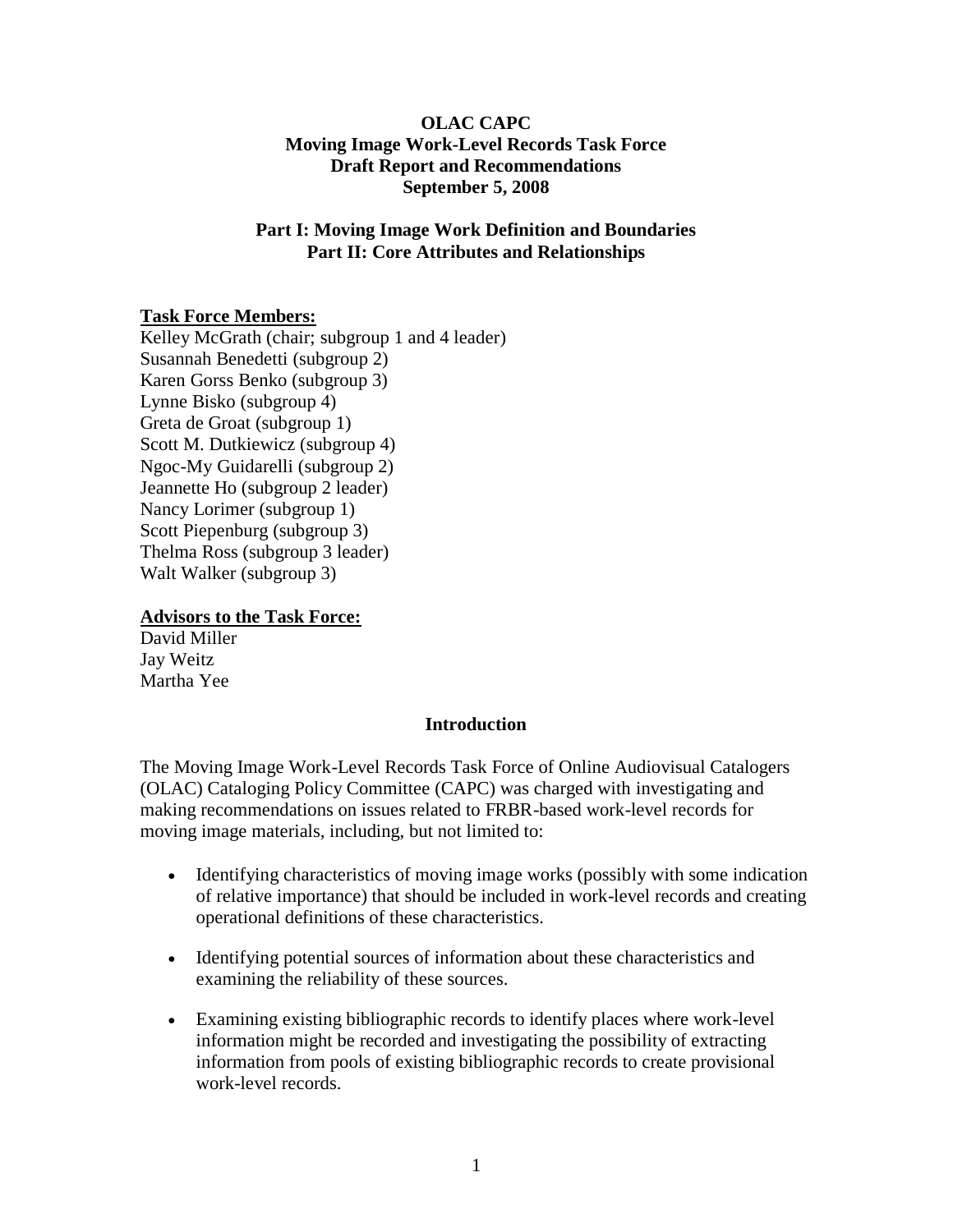Due to the large nature of the task, after initial discussion, the task force split up into subgroups to work on different aspects of our charge. In addition, it quickly emerged that there was not complete consensus on the definition of a moving image work nor on where to draw the boundaries between moving image works. Therefore, an additional task, that of defining a moving image work and examining some test cases to see where boundaries might usefully be drawn, was added. After each subgroup completed its work, the task force as a whole discussed the results. This paper consists of a draft of our recommendations based on the work of the first two subgroups. Draft reports and recommendations based on the work of the second two subgroups are forthcoming. The tasks of each subgroup are listed below:

#### **Subgroup 1, Definition of moving image work**

- Write a definition of a moving image work.
- Identify boundary lines between works and also consider whether some moving images should be considered expressions of other works rather than works in their own right.
- Address a list of representative scenarios provided by the task force, as well as any others deemed relevant to create a useful and practical definition.

#### **Subgroup 2, Core attributes of moving image works**

Come up with a list of potential attributes of moving image works (e.g., director, title, country of production, color) and identify a subset that should be considered "core" and added to moving image work records whenever possible with a reasonable amount of effort. This might involve seeing what research there might be as to what attributes users are interested in and also looking at what attributes are included (and how prominently) in resources like IMDB (Internet Movie Database, [http://www.imdb.com\)](http://www.imdb.com/), AMG (All Movie Guide, [http://www.allmovie.com\)](http://www.allmovie.com/), or print reference sources.

Subgroups 3 and 4 worked with a limited list of representative data elements, although if the work is deemed useful it may be expanded to include a more comprehensive list of elements. The elements initially addressed are (1) original title; (2) original date; (3) director; (4) original language; (5) original aspect ratio.

#### **Subgroup 3, Operational definitions and potential sources for this information:**

- Supply operational definitions for each attribute that would be useful for catalogers trying to fill in this information (e.g., what does original year mean? Year of release? In what venue? Year filming is finished?).
- Consider what sources of data (both specific sources, such as IMDB, AMG or specific reference sources, or type of sources, such as reference books in general, video containers and other publisher-supplied information, personal websites, catalogers" guesses) should be permitted for each attribute.
- Make an assessment of the relative reliability of potential sources or types of sources.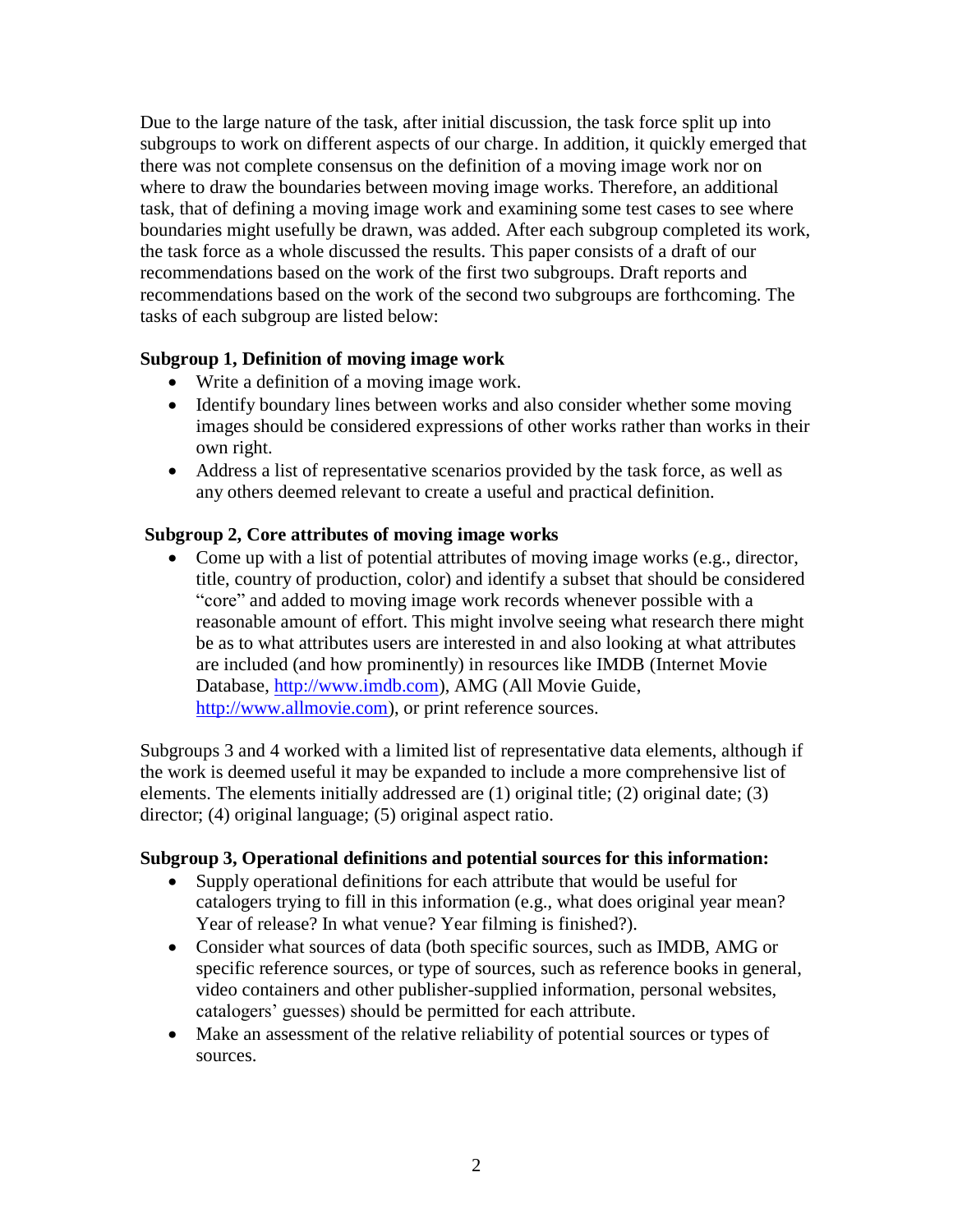#### **Subgroup 4, Extracting work-level records from MARC manifestation records**

- Identify places in MARC manifestation-level bibliographic records where worklevel information may be encoded.
- Examine a sample of MARC records to see how reliably this information might be extrapolated from existing records by automated means.

#### **PART I: MOVING IMAGE WORK DEFINITION AND BOUNDARIES**

The Moving Image Work-Level Records Task Force attempted to come up with a definition of a moving image work and to provide recommendations for determining when a moving image becomes a new work and when a moving image is an expression of a non-moving image work. After much discussion, we reached few conclusions. The FRBR report itself acknowledges the difficulty of defining a work.

Because the notion of a *work* is abstract, it is difficult to define precise boundaries for the entity. The concept of what constitutes a *work* and where the line of demarcation lies between one *work* and another may in fact be viewed differently from one culture to another. Consequently the bibliographic conventions established by various cultures or national groups may differ in terms of the criteria they use for determining the boundaries between one *work* and another. (p. 17)

The book *Understanding FRBR* provides further examples of different emphases on work boundaries in different specialist communities, even within the Anglo-American cataloging tradition. Vellucci (in Taylor, p. 137) recaps the long-standing disagreement between film and video and music catalogers over main entry (and therefore work boundaries) for musical performances on film and video. In addition, it is instructive to contrast the emphasis on the physicality of the work and the uniqueness of closely-related works in the art and architecture chapter where "a preliminary drawing by Picasso for a particular painting is not an expression or manifestation of that work—it is a separate and distinct related work" (p. 103-104) with the music chapter where the emphasis is on the collocation and relationship of various expressions of what is considered a single work.

There have recently been some attempts to provide more practical interpretations of FRBR that may not follow orthodox, complete FRBR modeling. For example, Tarango attempts to "make FRBR fit the serials publishing reality" instead of insisting on creating separate work, expression, and manifestation level records when these are not useful or practical to construct. He also introduces a new entity, the "work segment" (p. 1). Another example of a practical interpretation of FRBR is the "Definition of a FRBRbased Metadata Model for the Indiana University Variations3 Project." The implementors of the Variations3 project found it beneficial to introduce four work attributes that are not included in the FRBR Report:

- language
- identifier
- place of composition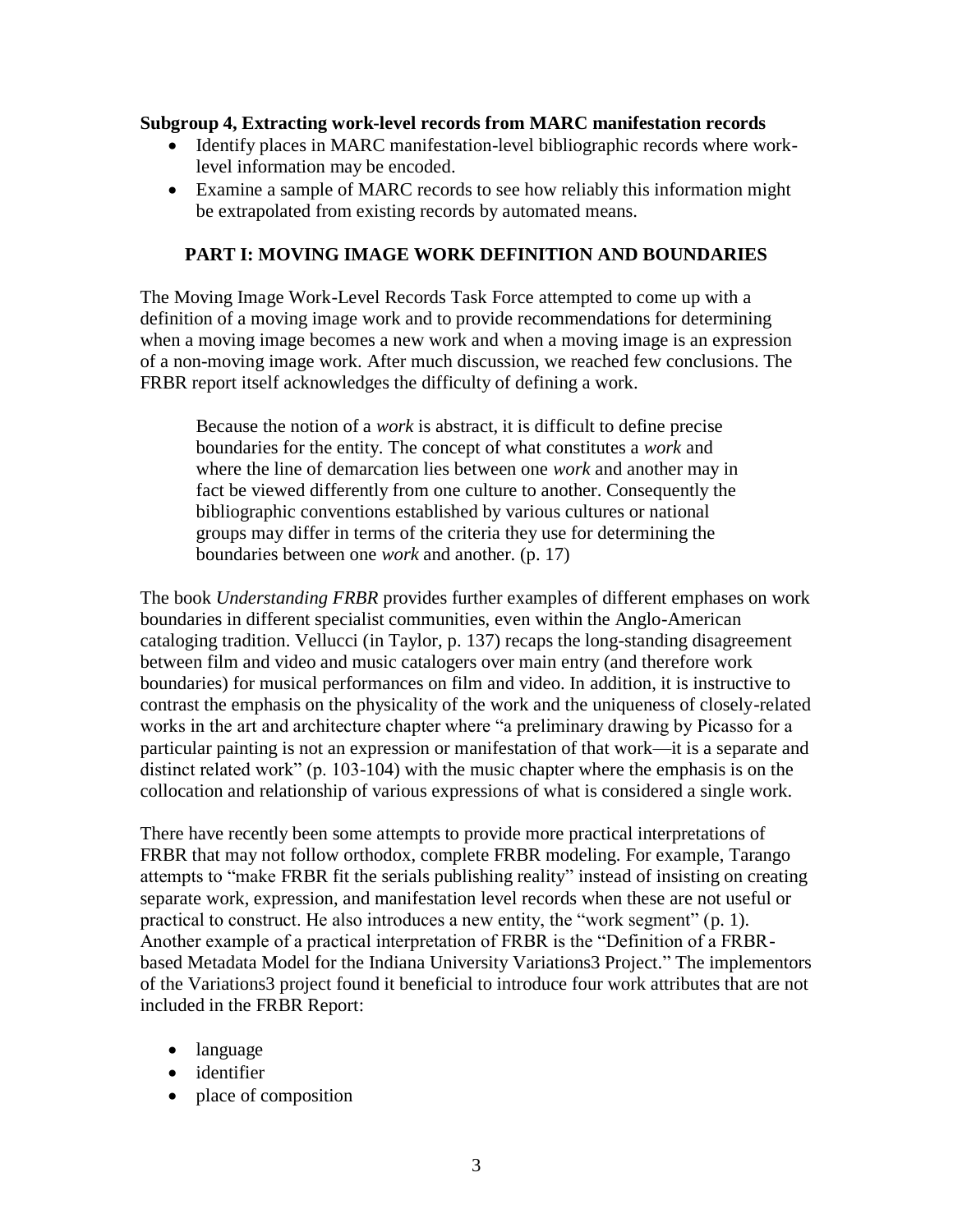• genre/form/style

Of these, language is most pertinent to one problem we face with moving images where it seem to be useful and efficient to record the original or intended value of an attribute at the work level and the value of the particular variation in hand at the expression level. Their argument for including language at the work level as well as the expression level is that

Language does not appear at the Work level in the FRBR report, assuming that a textual work only achieves a specific language once it is fixed in an Expression. For musical works, however, any text present is a re-use of an existing text, even if written for use specifically in the musical Work. With this in mind, we consider the language of the text to be a part of the abstract Work, but also to record language at the Expression level, to accommodate translations. (Riley, p. 4)

Since this was written, the authors of FRAD (Functional Requirements for Authority Data) have suggested adding original language as a FRBR work attribute. (p. 20)

We were inspired by these approaches and decided to try to redefine our task in more practical terms to see if we could reach a more useful conclusion. Therefore, rather than trying to come to a perfect, pure, theoretically-correct interpretation of FRBR we have chosen instead to attempt to define a practical interpretation built on the insights of FRBR that we believe will offer better access to information about moving image works sought by our users while also providing efficiency and economic benefits in creating and maintaining records.

We propose to define a record for moving images that would combine work-level characteristics with characteristics of the primary expression. For moving images, the primary or original expression is generally the form of the work at its first public release, public screening or broadcast. For works that have not been publicly distributed, the primary expression can be considered to be the intended expression, to the extent that it can be determined, or may have to be defined in some other way.

We believe that this approach provides two main benefits:

- 1. Film and video are often re-issued so there are economic and efficiency incentives for making it easy to re-use this data, especially since there is often extensive information that is common to all versions of a moving image.
- 2. We currently do a poor job of providing consistent and useful access to many parts of the subset of information that is common to all versions of a given moving image (e.g., original language, country of production, date of original release or broadcast), despite the fact that it is clear that users are interested in this information.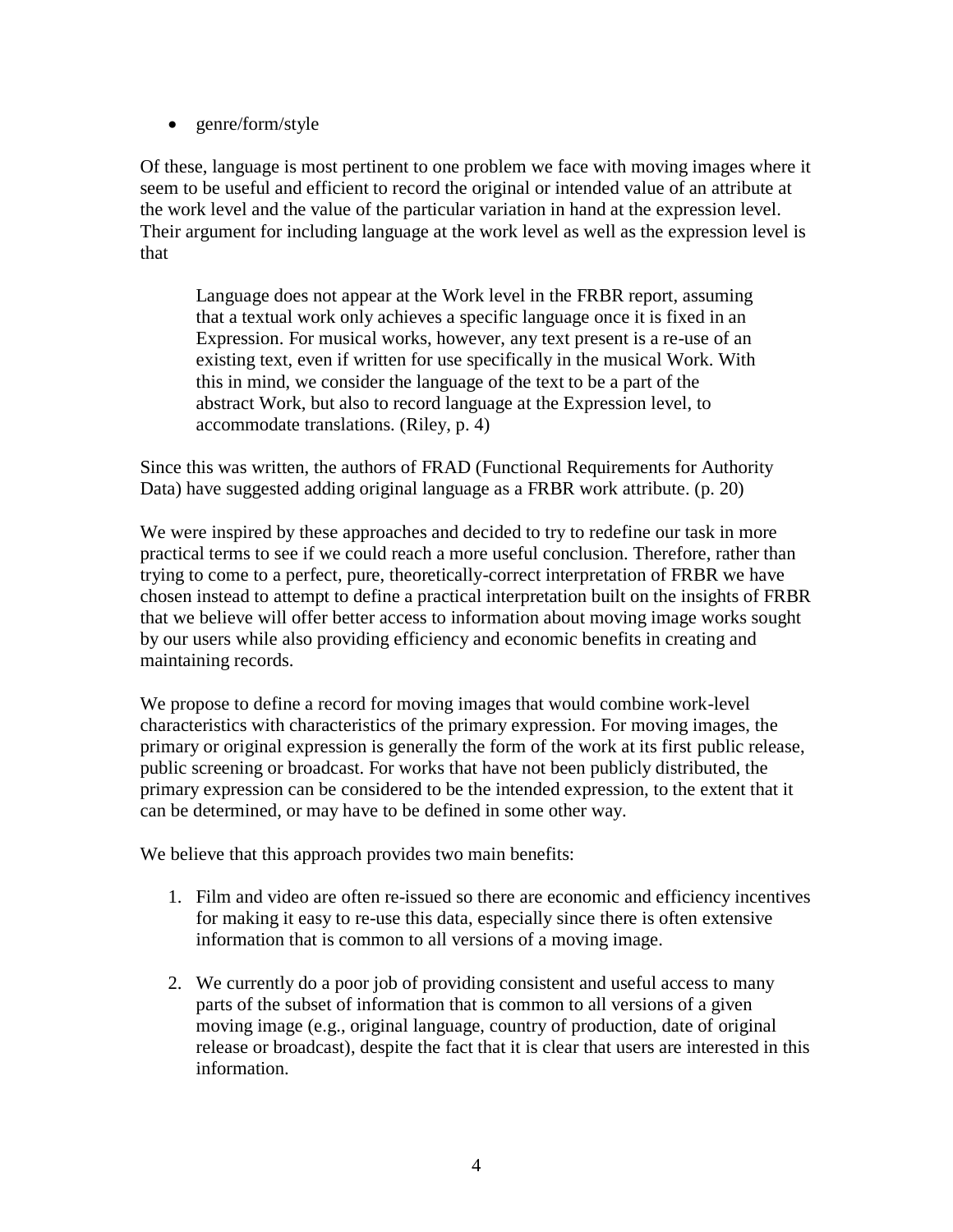Although the proposed clumping of information does not exactly correspond to any orthodox FRBR entity, it does largely correspond to the types of information found in records for what are essentially FRBR-like moving image works in popular online databases, such as the Internet Movie Database and the All Movie Guide. This approach would allow us to provide better and more consistent access to information known to be of interest to users. For example, in current manifestation-level bibliographic records, the date of original release or broadcast is not consistently given and, when it is given, it is not in a form that is reliably useful for display or for computer manipulation or extraction.

There are, in fact, some work attributes given in the FRBR report which are similar to the types of attributes that we are proposing for the primary expression of a moving image work in that they do not necessarily apply to all expressions. The most obvious examples are medium of performance (musical work) and key (musical work), which are elements traditionally used to identify musical works and appear in many uniform titles. Medium of performance is defined as the medium "for which a musical *work* was originally intended" and key as the key "in which the *work* is originally composed." (p. 35) Although values such as color and aspect ratio are not commonly used to identify moving image works, the value of such attributes for a particular expression is only completely meaningful in the context of the original or intended value.

From a practical standpoint, we would like to record this information only once, be able to share and re-use it effectively, and to store this information in such a way that it is easy to collectively enhance and correct it. This is most efficiently done with a record that includes both work-level information narrowly defined and information that is based on the primary expression of a work.

Through the use of application profiles, we hope that this approach will provide more flexibility in display and manipulation of moving image information and allow us to efficiently provide the information that we think users are most interested in without undermining interoperability with other materials found in library catalogs.

# **Moving Images of Performances of Previously Existing Works**

The question of how to treat moving image recordings of performances of previously existing works has been a vexing one for us. The traditional interpretation of performance is that it is an expression of a work. This interpretation is strongly held by the music cataloging community and reflects the need to bring together and relate large numbers of variations, including both scores and recordings of performances, and the way that users of musical resources think about those objects.

On the other hand, the moving image cataloging community has traditionally held that visual recording of performances should have title main entry, which implies that the recording is a new work of mixed responsibility. The FRBR report states that "adaptations of a *work* from one literary or art form to another (e.g., dramatizations, adaptations from one medium of the graphic arts to another, etc.) are considered to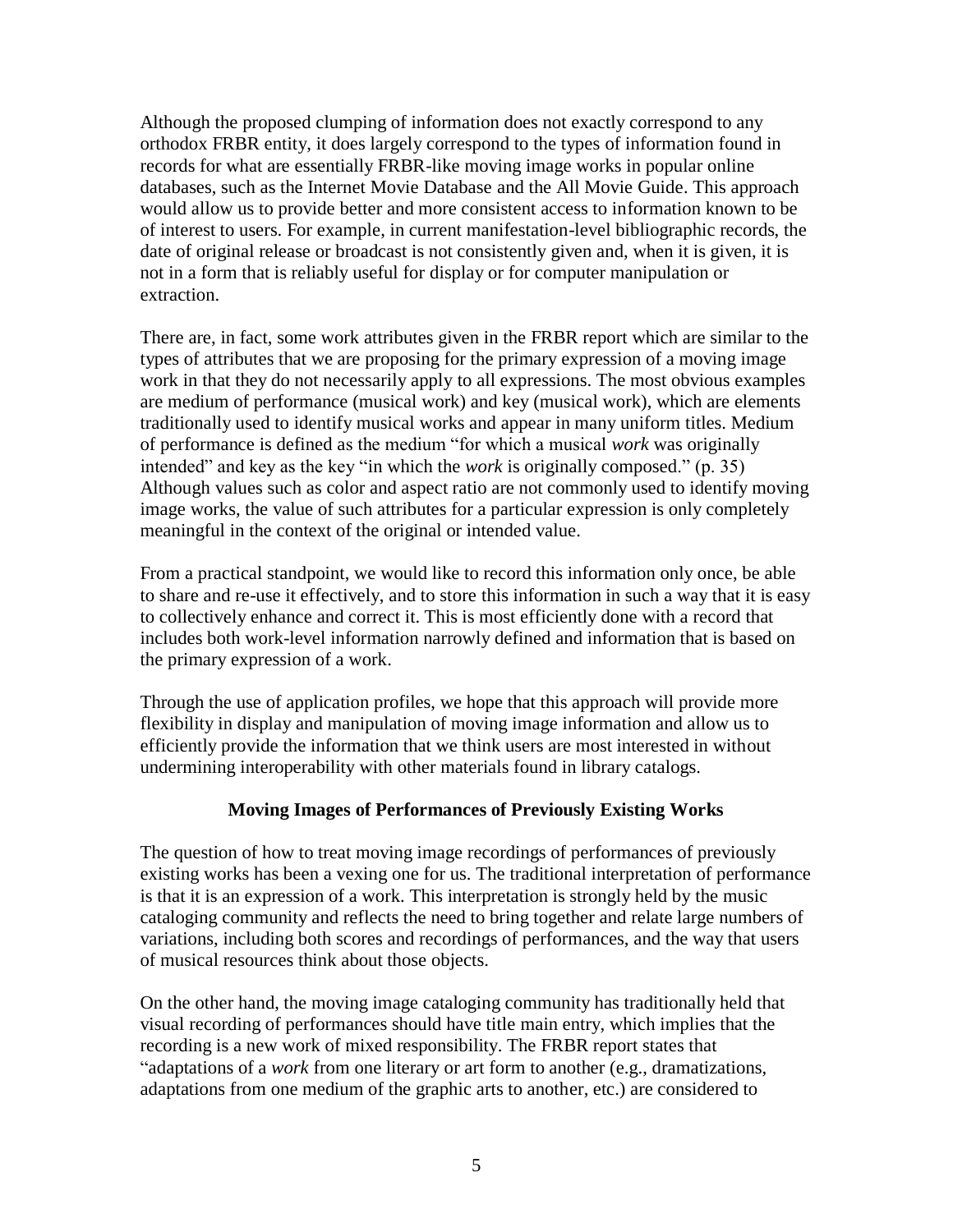represent new *works*," which could be interpreted to mean that taking a play from a written text to a three-dimensional performance creates a new work. However, it seems to be widely held that this statement refers to such things as rewriting a novel as a play or turning a novel into a film, but not to performing a play. Miller and Le Boeuf (2005) make a strong argument that the creative and interpretive process involved in putting together a performance is significant and justifies treating them as new works.

Nevertheless, a performance of a previously existing work usually does remain tightly bound to that work in many ways and it is clear that patrons often want to access performances in the context of the original work. However, it seems to us that if the relationships between recordings of performances and original works are consistently recorded in a machine-comprehensible form, displays could be constructed that fulfill this need whether a performance is treated as a new work or as an expression. From the point of view of recording and reusing related clusters of information efficiently, it may be more useful to create separate work records for recordings of performances or to somehow develop multiple levels of expressions. The proposed object-oriented version of FRBR, FRBRoo, includes both a performance work, which was "designed to cover the sets of concepts that pertain to the elaboration of live performances and of performances that take place with the sole purpose of being recorded (e.g., in movies, studio recordings of music, etc.)" (Le Boeuf)) and a recording work, which is "intended to apply to sets of concepts that pertain to the elaboration of any kind of recording. The type of the thing recorded is not taken into consideration: it can be birdsong, the changing aspect of the Empire State Building over eight hours in an Andy Warhol movie, or anything" (Le Boeuf). These new classes of works would seem to serve this purpose.

# **When to Create a New Work/Primary Expression Record for Moving Images**

We initially set out to determine whether certain typical, as well as some less common, representative examples of moving images would represent distinct works or expressions of other works. Since we have shifted our focus to the creation of practical work/primary expression (WPE) records, we have changed the emphasis of this part of our charge. The suggested situations, as well as some additional ones, are listed below, along with our assessment of the utility of handling them as separate, but related, WPE records or as expressions of a single WPE record.

The decision as to whether to handle something as a separate, but related WPE records or as a single WPE record with one or more expressions is based on a number of practical considerations. These include:

- Degree of commonality among versions. For example, the theatrical release and the director"s cut or the edited-for-airline-viewing version of movies generally share most characteristics in common.
- Extent to which there are primary and derivative versions where the derivative versions are expressions of the primary version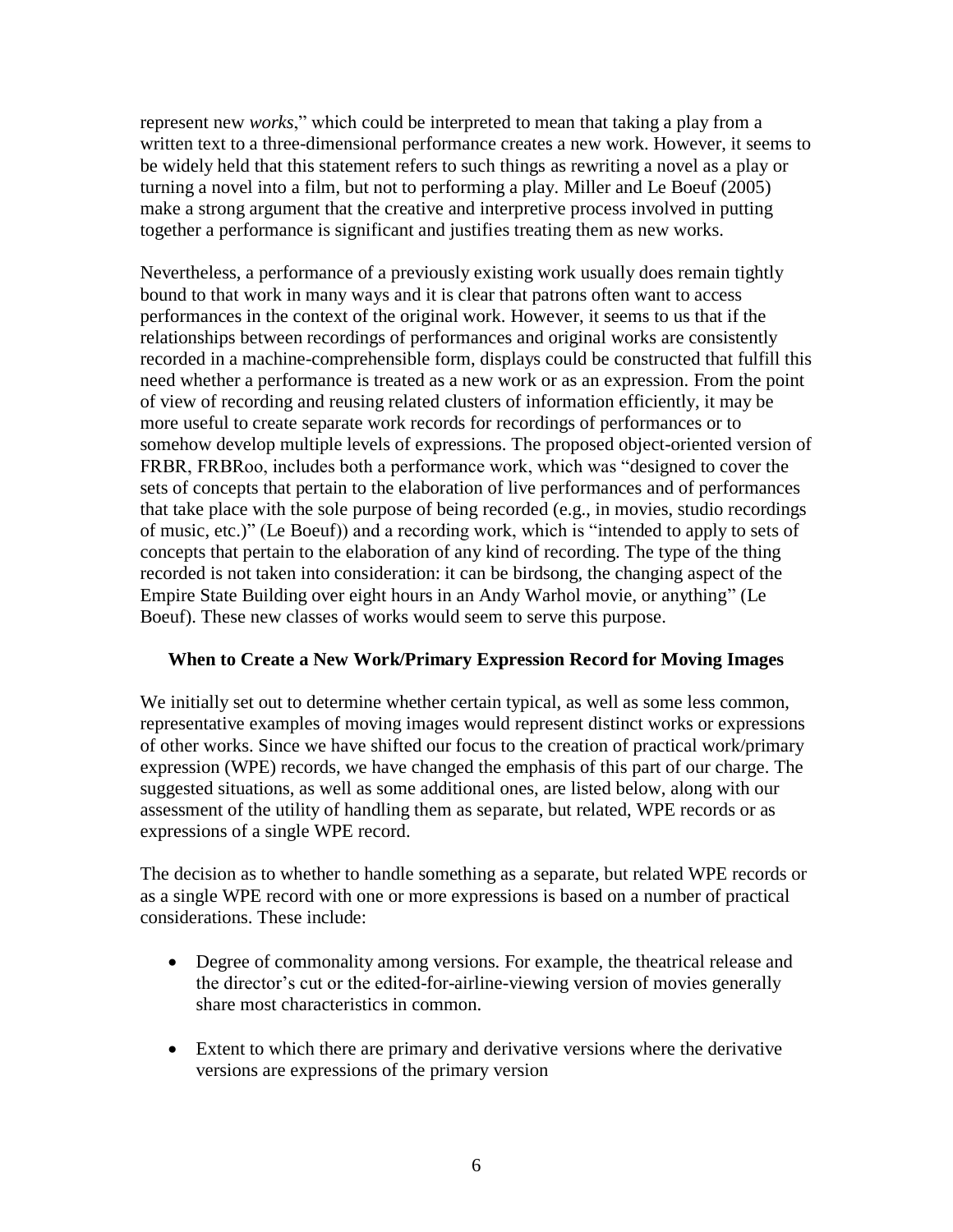Extent to which a new version can substitute for the original version

In general, we have attempted to make decisions in line with people"s likely perceptions. We also considered the efficiencies gained by recording information only once in a single WPE record. Where extensive information varies between different versions, it is probably more efficient to create separate (but perhaps linked in some way) WPE records. The list of test cases and our recommendations follow.

#### **Features:**

| 1. Original feature film based on<br>new script | New WPE                                     |
|-------------------------------------------------|---------------------------------------------|
|                                                 |                                             |
| 2. Feature film based on a novel                | New WPE with link to novel                  |
|                                                 |                                             |
| 3. Feature film based on play                   | New WPE with link to play                   |
|                                                 |                                             |
| 4. Remake of existing feature film              | New WPE with link to original film; link to |
| using same script                               | script if published separately              |

#### **Performances:**

| Play stage performance<br>5.                                                             | New WPE with link to play                                          |
|------------------------------------------------------------------------------------------|--------------------------------------------------------------------|
|                                                                                          |                                                                    |
| Opera stage performance<br>6.                                                            | New WPE with link to opera                                         |
|                                                                                          |                                                                    |
| Several nights of an opera stage<br>7.<br>performance edited into a single<br>TV version | New WPE with link to opera                                         |
|                                                                                          |                                                                    |
| 8.<br>Symphony stage performance                                                         | New WPE with link to symphony                                      |
|                                                                                          |                                                                    |
| Ballet stage performance<br>9.                                                           | New WPE with link to ballet choreographic<br>work and musical work |
|                                                                                          |                                                                    |
| 10. Improvisational dance stage                                                          | New WPE with link to musical work and to                           |
| performance                                                                              | choreographic work if applicable                                   |
|                                                                                          |                                                                    |
| 11. Euripides' Medea play (DVD of<br>professional performance in<br>original Greek)      | New WPE with link to play                                          |
|                                                                                          |                                                                    |
| 12. Euripides' Medea play (DVD of                                                        | New WPE with link to play (make link to                            |
| professional performance of                                                              | specific English expression if known;                              |
| English translation)                                                                     | otherwise link to play as work)                                    |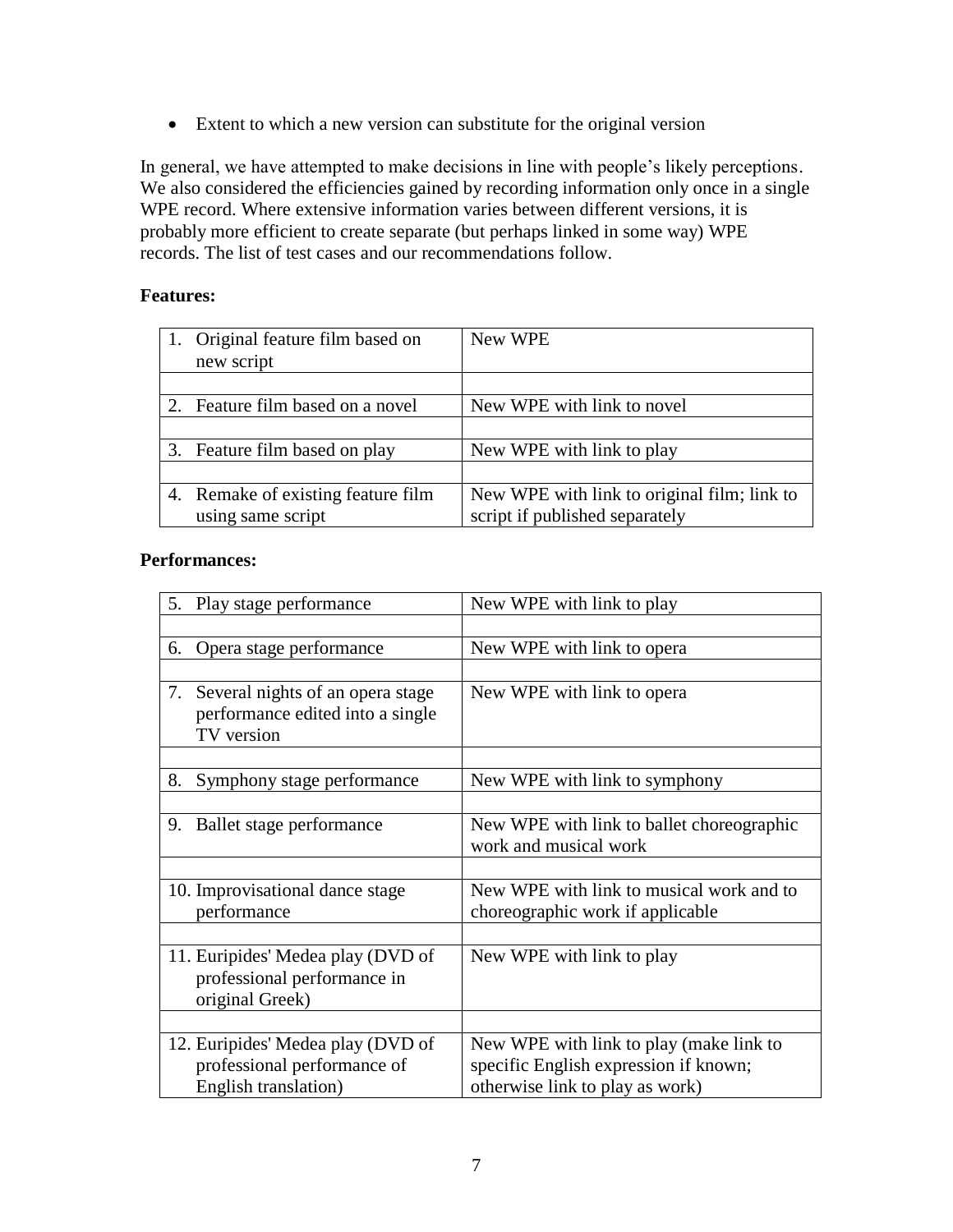| 13. Medea adapted for a school play | New WPE with link to play (make link to   |
|-------------------------------------|-------------------------------------------|
| (DVD of performance)                | specific English adaptation expression if |
|                                     | known; otherwise link to play as work)    |
|                                     |                                           |
| 14. Medea (school play) shown as    | Same WPE as #13                           |
| HD TV show                          |                                           |
|                                     |                                           |
| 15. Medea (school play) shown as    | Same WPE as #13                           |
| streaming video                     |                                           |
|                                     |                                           |
| 16. Medea (school play) streaming   | Same WPE as #13                           |
| video preserved on DCAM             |                                           |
| archival tape                       |                                           |

# **Other scenarios:**

| 17. Animated film                                                                                                                                                   | New WPE                                                                                                                              |
|---------------------------------------------------------------------------------------------------------------------------------------------------------------------|--------------------------------------------------------------------------------------------------------------------------------------|
|                                                                                                                                                                     |                                                                                                                                      |
| 18. Documentary consisting of<br>compilation of previously existing<br>footage from different films with<br>narration                                               | New WPE                                                                                                                              |
|                                                                                                                                                                     |                                                                                                                                      |
| 19. Instructional video on roof repair                                                                                                                              | New WPE                                                                                                                              |
|                                                                                                                                                                     |                                                                                                                                      |
| 20. Reality TV show                                                                                                                                                 | New WPE                                                                                                                              |
|                                                                                                                                                                     |                                                                                                                                      |
| 21. Lecture with video and audio<br>versions                                                                                                                        | New WPE for video version                                                                                                            |
|                                                                                                                                                                     |                                                                                                                                      |
| 22. Film version of a stage musical<br>which may be somewhat abridged<br>but has most of the dialogue and<br>music from the stage version                           | New WPE with link to musical (both musical<br>work and libretto)                                                                     |
|                                                                                                                                                                     |                                                                                                                                      |
| 23. Film version of a stage musical<br>which may or may not have most<br>of the dialog and music from the<br>stage version (it would take<br>research to determine) | New WPE with link to musical (both musical<br>work and libretto)                                                                     |
|                                                                                                                                                                     |                                                                                                                                      |
| 24. Film version of a stage musical<br>which is known to have<br>completely rewritten the book and                                                                  | New WPE with link showing that this is an<br>adaptation of the original musical (link to<br>both original musical work and libretto) |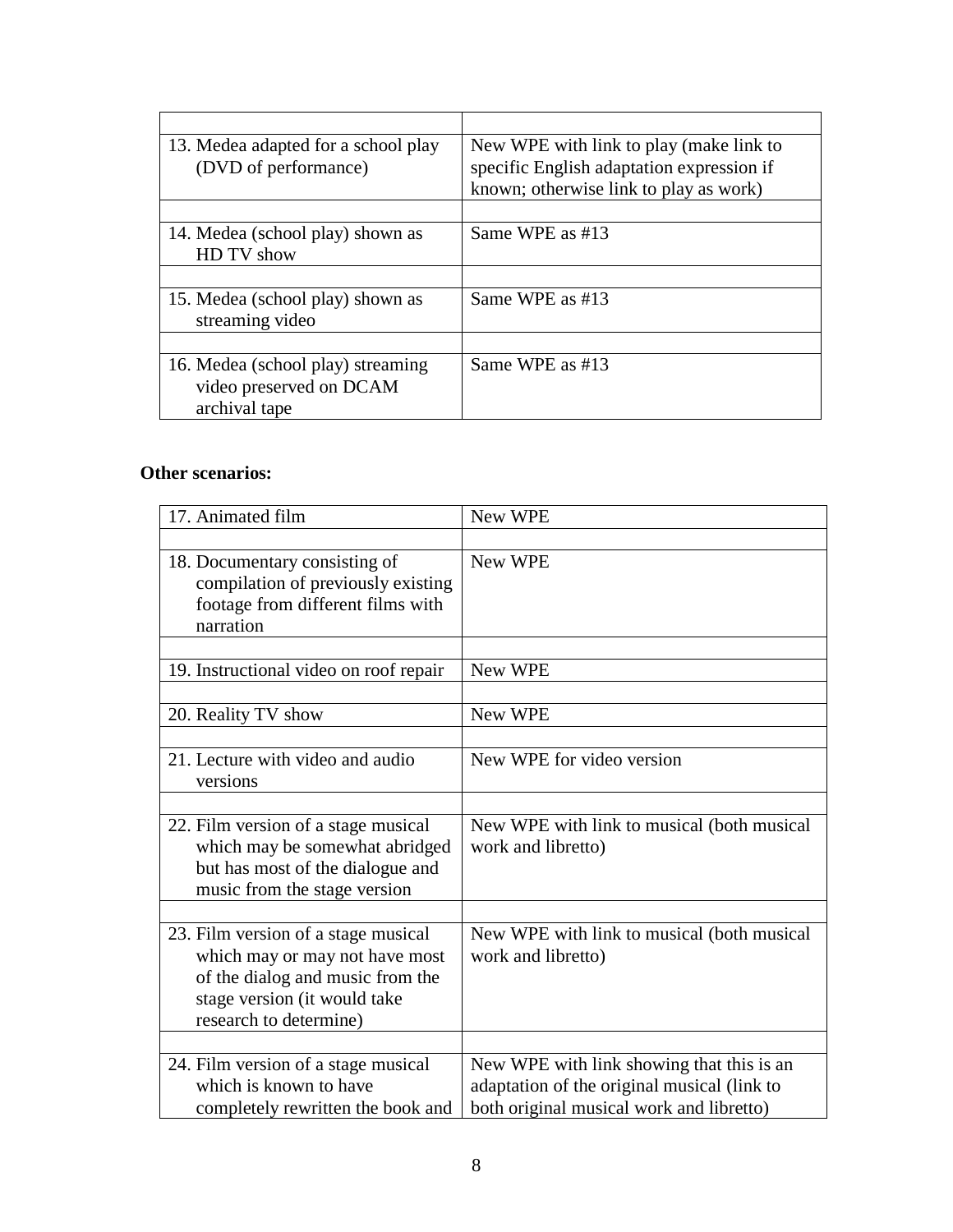| added newly composed songs,<br>retaining only one or two from the<br>original score |                                                                                    |
|-------------------------------------------------------------------------------------|------------------------------------------------------------------------------------|
| 25. Video of musical-kinetic                                                        | New WPE; The sculpture would be the                                                |
| sculpture                                                                           | subject of the video and the MARC relator<br>code \$4 dpc (depicted) would also be |
|                                                                                     | appropriate.                                                                       |

# **Version Issues**

| 26. Early talkies that were filmed in        | New WPE with link to related version for |
|----------------------------------------------|------------------------------------------|
| multiple language versions,                  | other language version(s).               |
| sometimes with different casts               |                                          |
|                                              |                                          |
| Examples:                                    |                                          |
| The Spanish vs English versions of           |                                          |
| <i>Dracula</i> . The only thing they have in |                                          |
| common is the sets (the Spanish crew         |                                          |
| worked at night—and even got to the          |                                          |
| end of shooting before the set was           |                                          |
| properly dressed and had to do               |                                          |
| without the requisite spider webs).          |                                          |
|                                              |                                          |
| The English and German versions of           |                                          |
| Garbo's <i>Anna Christie</i> . In this case  |                                          |
| Garbo is in both, though the rest of         |                                          |
| the cast and the directors different.        |                                          |
| They are very different from each            |                                          |
| other, even in costuming and makeup.         |                                          |
|                                              |                                          |
| The German and English                       |                                          |
| versions of The Blue Angel (not              |                                          |
| coincidentally with the same cast and        |                                          |
| director) are so close that on a             |                                          |
| practical level they could be                |                                          |
| considered expressions.                      |                                          |
|                                              |                                          |
| The Spanish version of Laurel and            |                                          |
| Hardy's Chickens Come                        |                                          |
| <i>Home</i> was surprisingly similar to the  |                                          |
| English version despite different            |                                          |
| actresses and a lengthy interlude with       |                                          |
| a fire-eater not in the English              |                                          |
| version.                                     |                                          |
|                                              |                                          |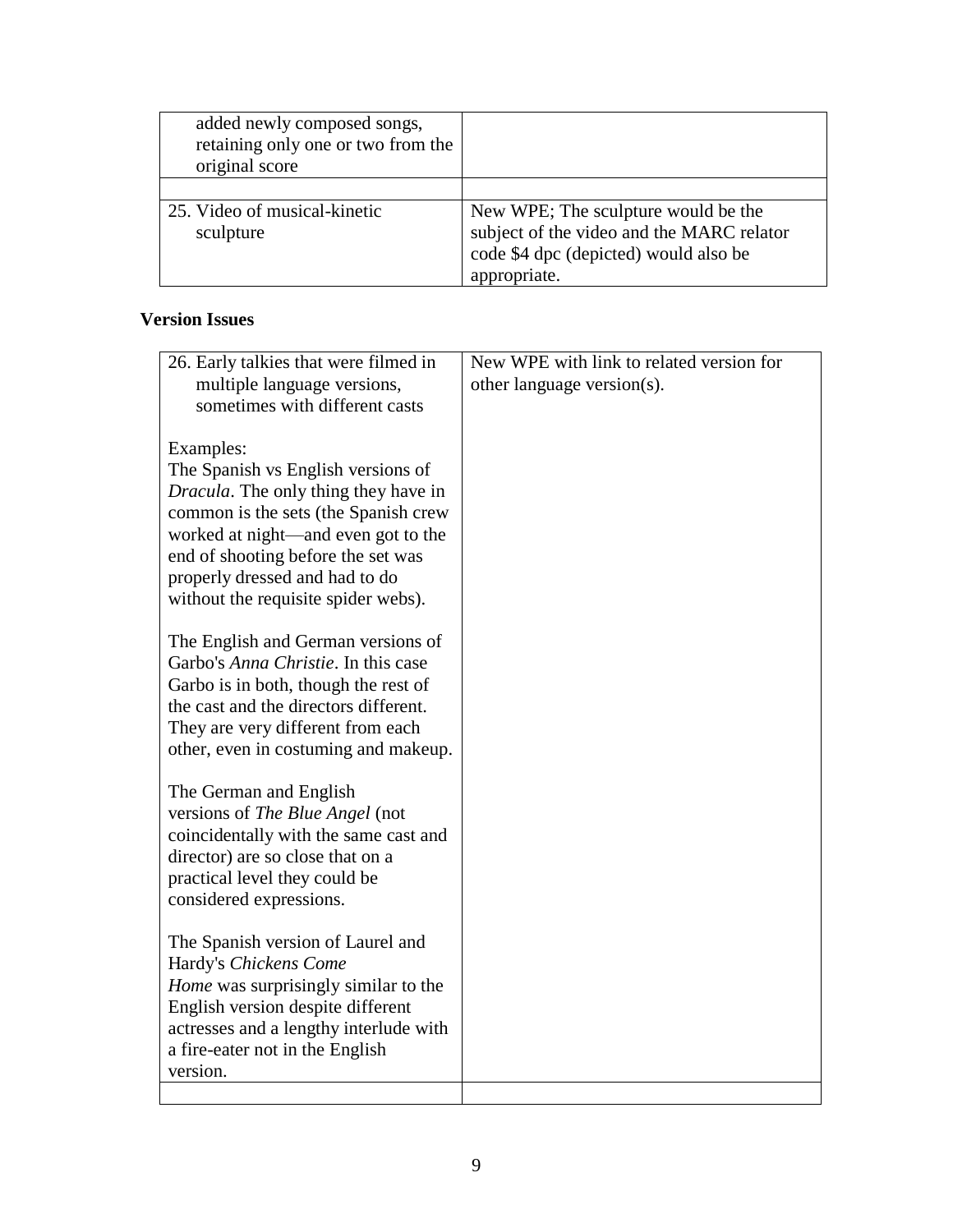| 27. Film released simultaneously in<br>multiple languages, e.g., Coup de<br>grâce and Fangschuss (two<br>records per AMIM, IMDB has<br>one). The original film has a<br>soundtrack in a mixture of French<br>and German. It was presumably<br>released with different language<br>credits and the appropriate<br>subtitles in each country, but the<br>substance of the film remains the<br>same. | Expression/version based on one WPE                                                                                                                                                                                                                                                                                                                        |
|---------------------------------------------------------------------------------------------------------------------------------------------------------------------------------------------------------------------------------------------------------------------------------------------------------------------------------------------------------------------------------------------------|------------------------------------------------------------------------------------------------------------------------------------------------------------------------------------------------------------------------------------------------------------------------------------------------------------------------------------------------------------|
| 28. European and American versions<br>of a silent film, with the same<br>personnel but made of different<br>takes of the same scenes, usually<br>but not always edited the same                                                                                                                                                                                                                   | Expression/version based on one WPE                                                                                                                                                                                                                                                                                                                        |
| 29. Reconstructed version of a silent<br>film that mixes pieces of the<br>European and American versions                                                                                                                                                                                                                                                                                          | Expression/version based on one WPE                                                                                                                                                                                                                                                                                                                        |
| 30. Film which has most of the same<br>takes, but for certain scenes there<br>are alternative takes for mature-<br>rated theatrical and video and<br>cleaner takes for television and<br>airplane viewing                                                                                                                                                                                         | Expression/version based on existing WPE                                                                                                                                                                                                                                                                                                                   |
| 31. Frame-by-frame Psycho remake                                                                                                                                                                                                                                                                                                                                                                  | New WPE with link to original film                                                                                                                                                                                                                                                                                                                         |
|                                                                                                                                                                                                                                                                                                                                                                                                   |                                                                                                                                                                                                                                                                                                                                                            |
| 32. Foreign feature film dubbed and<br>reedited with added sequences for<br>the American market with actors<br>not in the foreign version (e.g.,<br>the original Godzilla)                                                                                                                                                                                                                        | Expression/version based on one WPE                                                                                                                                                                                                                                                                                                                        |
|                                                                                                                                                                                                                                                                                                                                                                                                   |                                                                                                                                                                                                                                                                                                                                                            |
| 33. Foreign feature film with the<br>original soundtrack removed and<br>dubbed with dialogue which has<br>little or nothing to do with the<br>original dialog and changes the<br>plot (e.g., What's up Tiger Lily?,<br>in which Woody Allen uses<br>dubbed dialogue to spoof a                                                                                                                    | New WPE with link to original moving<br>image work. In most cases, changes in<br>soundtracks are either translations or<br>commentary and do not make a new work.<br>However, in this case, the new plot presented<br>in the soundtrack fits the FRBR criterion of<br>"significant degree of independent<br>intellectual or artistic effort" and therefore |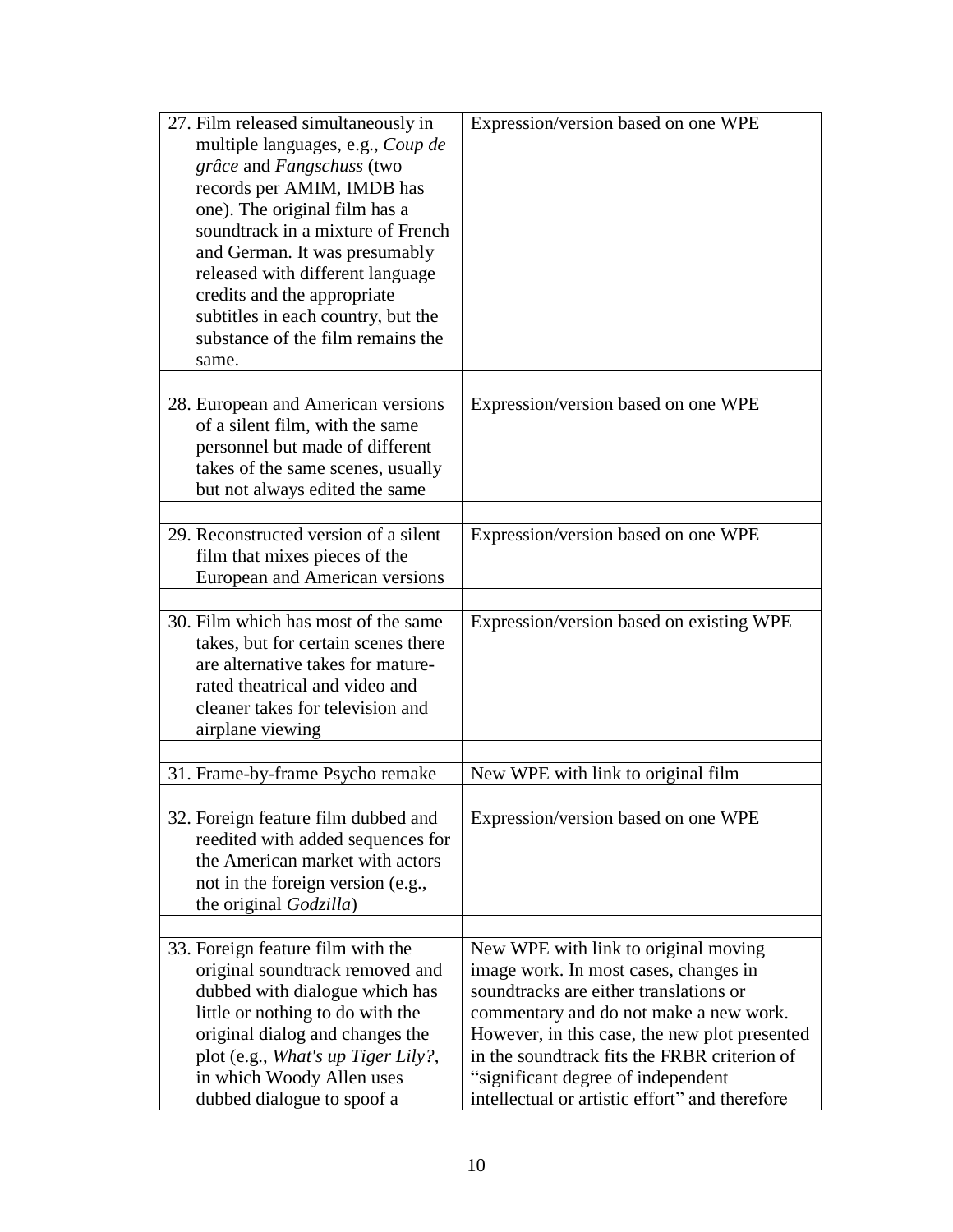| Japanese action film or the<br>Firesign Theater DVD entitled<br>Hot Shorts in which new dialogue<br>is put to episodes of old movie<br>serials, e.g., Spy Smasher<br>becomes Revenge of the Non-<br>Smokers)  | should be considered a new work. Most<br>works of this sort are parodies, which are<br>explicitly defined in the FRBR report as new<br>works (p. 18).                                                                                                                                                |
|---------------------------------------------------------------------------------------------------------------------------------------------------------------------------------------------------------------|------------------------------------------------------------------------------------------------------------------------------------------------------------------------------------------------------------------------------------------------------------------------------------------------------|
| 34. English language dubbed version<br>of a French live action feature                                                                                                                                        | Expression of a WPE for the French<br>language film                                                                                                                                                                                                                                                  |
| 35. Dubbed version of an animated<br>film (e.g. Miyazaki's Spirited<br>Away with well-known English-<br>speaking voice actors)                                                                                | Expression of a WPE for the Japanese<br>language film. In cases with well-known<br>voice actors doing the dubbing, it is desirable<br>to include these names in an expression-level<br>record. In most cases, the dubbing voices are<br>unknown/uncredited and unlikely to be<br>important to users. |
| 36. Silents Please, a 1960s television<br>show that edited silent films to fit<br>a 30-minute time slot and<br>screened the with new narration<br>(including both the narrative and<br>commentary) and a host | Each episode is an abridged expression with<br>new narration of a WPE for the original<br>silent film; the series as a whole is a new<br>aggregate work                                                                                                                                              |
| 37. Film reconstruction of a lost film<br>using the original<br>screenplay/scenario and stills                                                                                                                | Expression of the lost WPE because it is a<br>moving image and intended as a surrogate for<br>the original                                                                                                                                                                                           |

# **Related Non-Moving Image Materials**

| 38. Libretto to an opera or musical<br>published separately  | Out of scope |
|--------------------------------------------------------------|--------------|
|                                                              |              |
| 39. Screenplay of a film published<br>separately             | Out of scope |
|                                                              |              |
| 40. Music from the film arranged into<br>an orchestral suite | Out of scope |
|                                                              |              |
| 41. Music from the film on a<br>soundtrack album of the cues | Out of scope |
|                                                              |              |
| 42. "Soundtrack album" consisting of                         | Out of scope |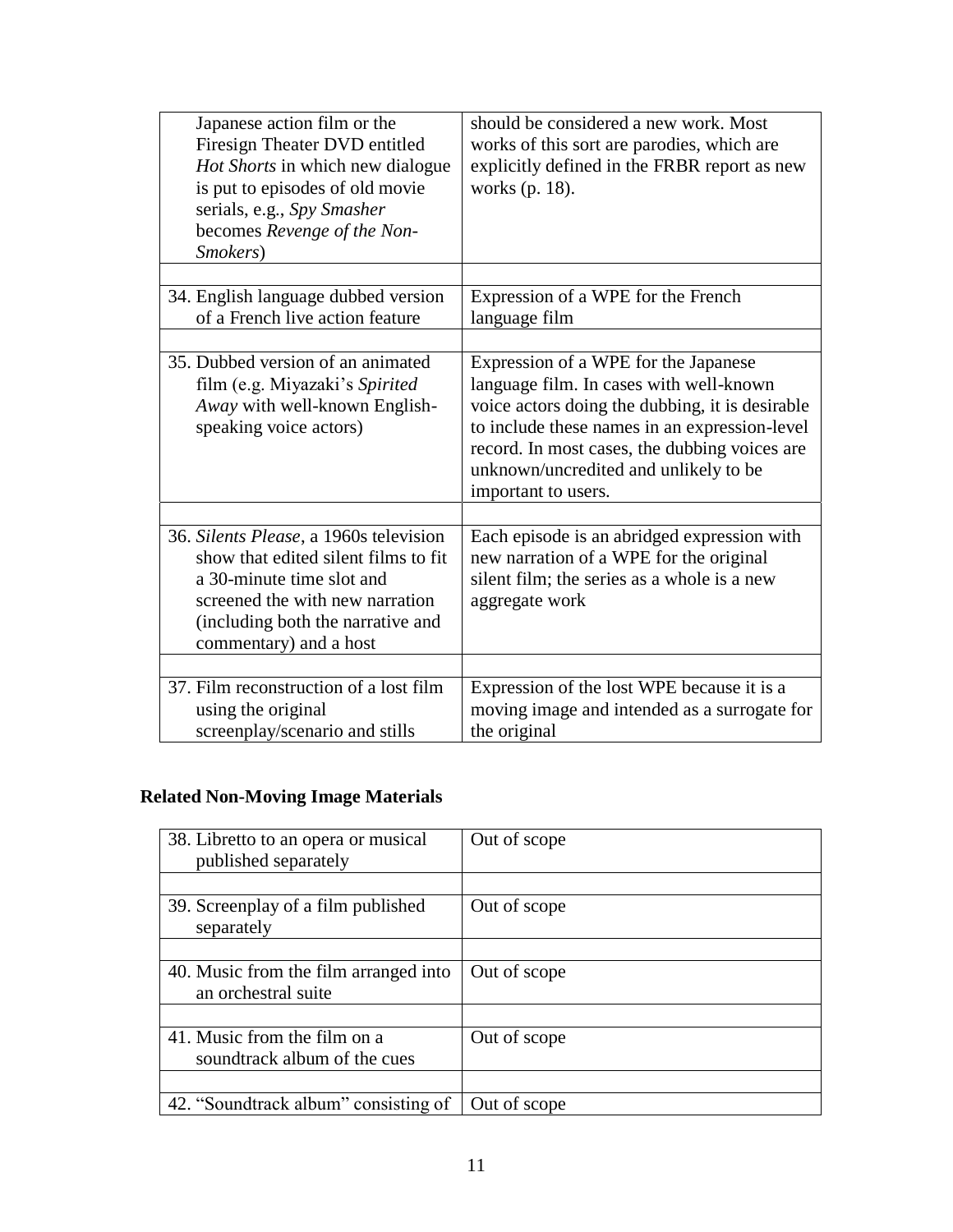| preexisting records that were used<br>on the film soundtrack |              |
|--------------------------------------------------------------|--------------|
|                                                              |              |
| 43. Set of film stills or lobby cards<br>from a film         | Out of scope |
|                                                              |              |
| 44. Single film still                                        | Out of scope |
|                                                              |              |
| 45. Picture book of film stills with the                     | Out of scope |
| screen play or scenario so that one                          |              |
| has the narrative of the film with                           |              |
| stills of some of the visuals                                |              |

# **PART II: CORE ATTRIBUTES AND RELATIONSHIPS FOR MOVING IMAGE WPE RECORDS**

The task force has compiled a list of potential attributes (original title, color, etc.) and relationships or roles (directors, producers, television series, etc.) for moving image works and identifying a subset of "core" attributes and relationships that should be added to moving image work records whenever possible and applicable. This is intended as a desirable minimum standard. Attributes and relationships not identified as "core" were categorized as recommended or optional.

The task force scanned the literature to identify moving image data elements that were valued the most highly by library users and examined which elements were displayed prominently in moving image-related reference tools, such as the Internet Movie Database and the All Movie Guide. The task force also examined which data elements were required in the Program for Cooperative Cataloging (PCC) Core standard for moving images [\(http://www.loc.gov/catdir/pcc/bibco/coremim.html\)](http://www.loc.gov/catdir/pcc/bibco/coremim.html), and which ones were required in OCLC"s standard for records coded at the full level [\(http://www.oclc.org/bibformats/en/default.shtm\)](http://www.oclc.org/bibformats/en/default.shtm). In addition, we examined several documents, including a Library of Congress memo on "Designation of Roles in RDA" (5JSC/LC/11, [http://www.collectionscanada.gc.ca/jsc/docs/5lc11.pdf\)](http://www.collectionscanada.gc.ca/jsc/docs/5lc11.pdf), the OLAC CAPC RDA Task Force's response to this memo (which formed the basis of the task force's list of roles), and an appendix containing ALA"s response to the LC memo (5JSC/LC/11/ALA response, [http://www.collectionscanada.gc.ca/jsc/docs/5lc10](http://www.collectionscanada.gc.ca/jsc/docs/5lc10-alaresp.pdf) [alaresp.pdf\)](http://www.collectionscanada.gc.ca/jsc/docs/5lc10-alaresp.pdf). We also looked at the elements included in MIC (Moving Image Collection Core Metadata, [http://gondolin.rutgers.edu/MIC/text/how/unioncat\\_registry\\_table\\_04\\_23.htm\)](http://gondolin.rutgers.edu/MIC/text/how/unioncat_registry_table_04_23.htm) and PBCore (Public Broadcasting Metadata Dictionary Project,

[http://www.pbcore.org/PBCore/PBCore\\_by\\_QuickIndex.html\)](http://www.pbcore.org/PBCore/PBCore_by_QuickIndex.html) metadata.

The most contentious part of the task force discussion on this topic revolved around the list of roles for entities responsible for the creation of moving image works. The first role that people usually associate with moving images is that of the director. However, the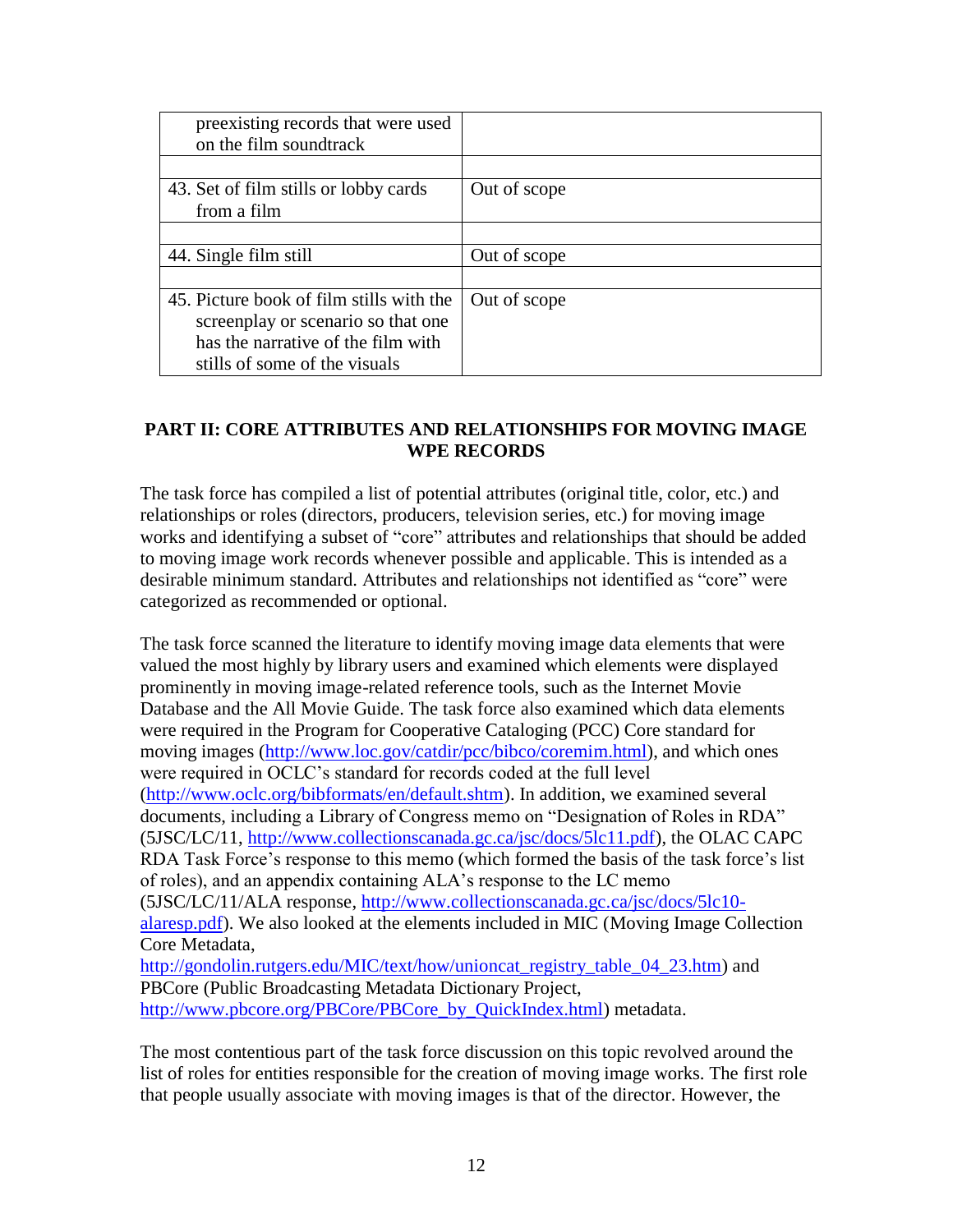role of director is far more important for some types of works (e.g., feature films) than for some other types of moving images. For example, in television, producers are often more important than directors. In some cases, the director is unknown or the work does not have a director. The task force was unable to identify a single role or set of roles that we felt should be core for *all* moving images. We have therefore concluded that is desirable wherever possible to identify one or more main creators of a moving image work, but that the type of creators identified will vary from work to work. We have provided a list of commonly-occurring roles, as well as examples of the roles that might be considered central for a variety of types of moving images. We have also included a brief list of commonly-occurring work-to-work relationships.

Finally, as the task force is proposing a definition for moving image work-level records that combines work-level characteristics with characteristics of the primary expression, many attributes below may describe the primary expression, rather than the work in a strict sense, when this concept is applicable. For example, the attributes duration, color, aspect ratio, sound format, "sound or silent", etc. may reflect characteristics of the expression that was originally broadcast on television or released in theaters, as opposed to expressions released at a later date (e.g., director"s cut, unrated version later released on DVD, dubbed version of a movie with scenes edited out, colorized versions, etc.). It was also considered appropriate to address live performances captured on video or film using this model, as they combine characteristics of the original work being performed (musical score, written play, etc.) with those of the primary moving image expression (the actual performance as it was intended to be broadcast on television or released on film or video).

# **Core Attributes and Relationships**

- Title
	- o Title Type (e.g., stand-alone work, episode, series, unknown)
- Date
	- o Date Type (e.g., production, release, broadcast, unknown)
- Primary Creator(s) and Contributor(s)

After much discussion, we could not agree on specific role(s) that would be always be primary for all types of moving images. We therefore recommend that the determination of primary role(s) be left to cataloger's judgment. However, we have provided a list of common roles as well as some examples of various types of moving images works with suggested primary roles for guidance (p. 15-17 below). If possible, at least one creator should be given for every moving image work, but there are works that have no known creator(s) or for which identifying creator(s) is impractical.

- o Role(s) associated with Creators and Contributors
- o Authority [for form of name] (e.g., NACO authority file, AACR2 compatible form, but not in national authority file, transcribed from manifestation, none)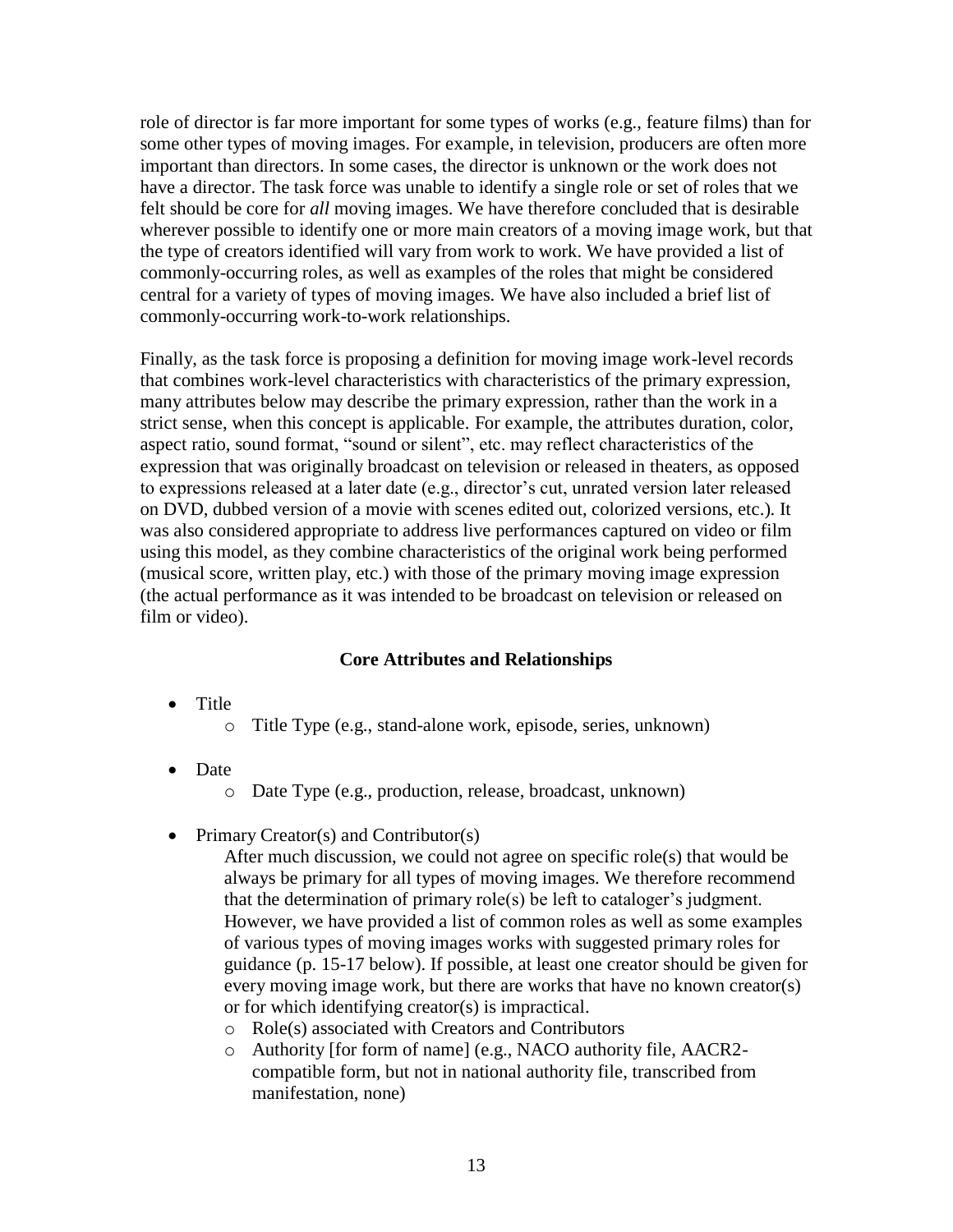- Identifier (repeatable with the option to identify a primary identifier) o Identifier Source
- Work(s) that WPE is based on or is a performance of o Relation Type
- Creator(s) of works that WPE is based on or is a performance of o Role(s) associated with Creators of these related works
- Work(s) that WPE forms part of (e.g., television series) Core for fiction television series and recommended for other types of works o Relation Type
	-
- Form/Genre
	- o Form/Genre Source (e.g., LCSH, MIGFG, local list, no controlled vocabulary used)
- Summary/Description
- Color/B&W/Mixed
- Sound/Silent
- Duration (core for moving images with sound; for silent films optionally give number of reels or other measurement of length of original film)

# **Recommended Attributes and Relationships**

- Variant Title
- Language (strongly recommended for most fictional and artistic works)
- Country of Origin (strongly recommended for most fictional and artistic works)
- Aspect ratio
- Awards
- Audience appropriateness (MPAA rating, parental guide/flags)
- Subjects
	- o Subjects (corporate bodies)
	- o Subjects (events)
	- o Subjects (geographic areas)
	- o Subjects (individuals)
	- o Subjects (settings for fictional or dramatic works)
	- o Subjects (time periods)
	- o Subjects (topical)
- Characters portrayed (fictional and dramatic works)
- Contents note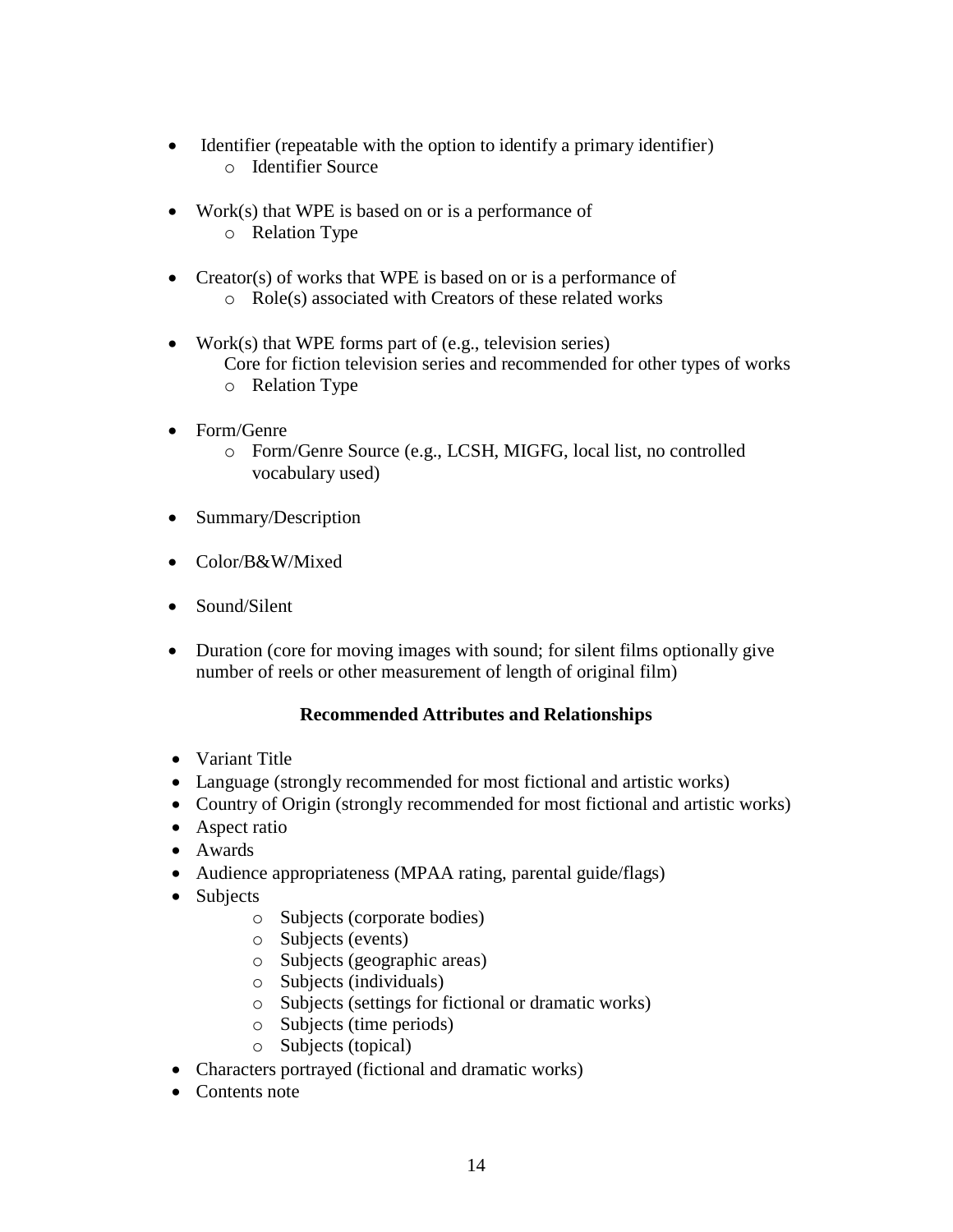- Identifiers for or links to manifestations if these can be established (OCLC#, ISBN, publisher's numbers)
- Related work $(s)$ , such as television series
	- o Relation Type

# **Optional Attributes and Relationships**

- Intended audience (grade level, age of interest, etc.)
- Filming location (often more important for live performances)
- Sound format
	- o Number of channels (e.g., stereo., mono., etc.)
	- o Compression technique (e.g., Dolby Digital Surround Ex)
	- o Other details (e.g., THX, a high-fidelity sound reproduction standard)
- Links to reviews
- Source of data

We hope to expand this to apply to each element or relationship so that catalogers can document the source of their information. This is particularly important for work-level data where the item-in-hand cannot always be considered the final authority.

Particular constituencies may wish to include additional data elements not considered by the task force at this time.

# **Commonly-Occurring Relationships**

- Work(s) that WPE is based on (used for moving images adapted from novels, plays, etc.)
- Work(s) that WPE is a performance of (used for recordings of live stage performances of dance, music, plays, etc.)
- Work(s) that WPE forms part of (e.g., television series, other types of series)
- Work(s) that WPE has a sequential relationship with (e.g., sequels, prequels, relationship between sequential episodes of TV series)

# **Commonly-Occurring Roles**

Actor/Actress Animator Art director/Production designer Broadcaster (original network, e.g., ABC, CNN) Cameraperson Choreographer **Chorusmaster** Comedian/Comedy group Commentator Composer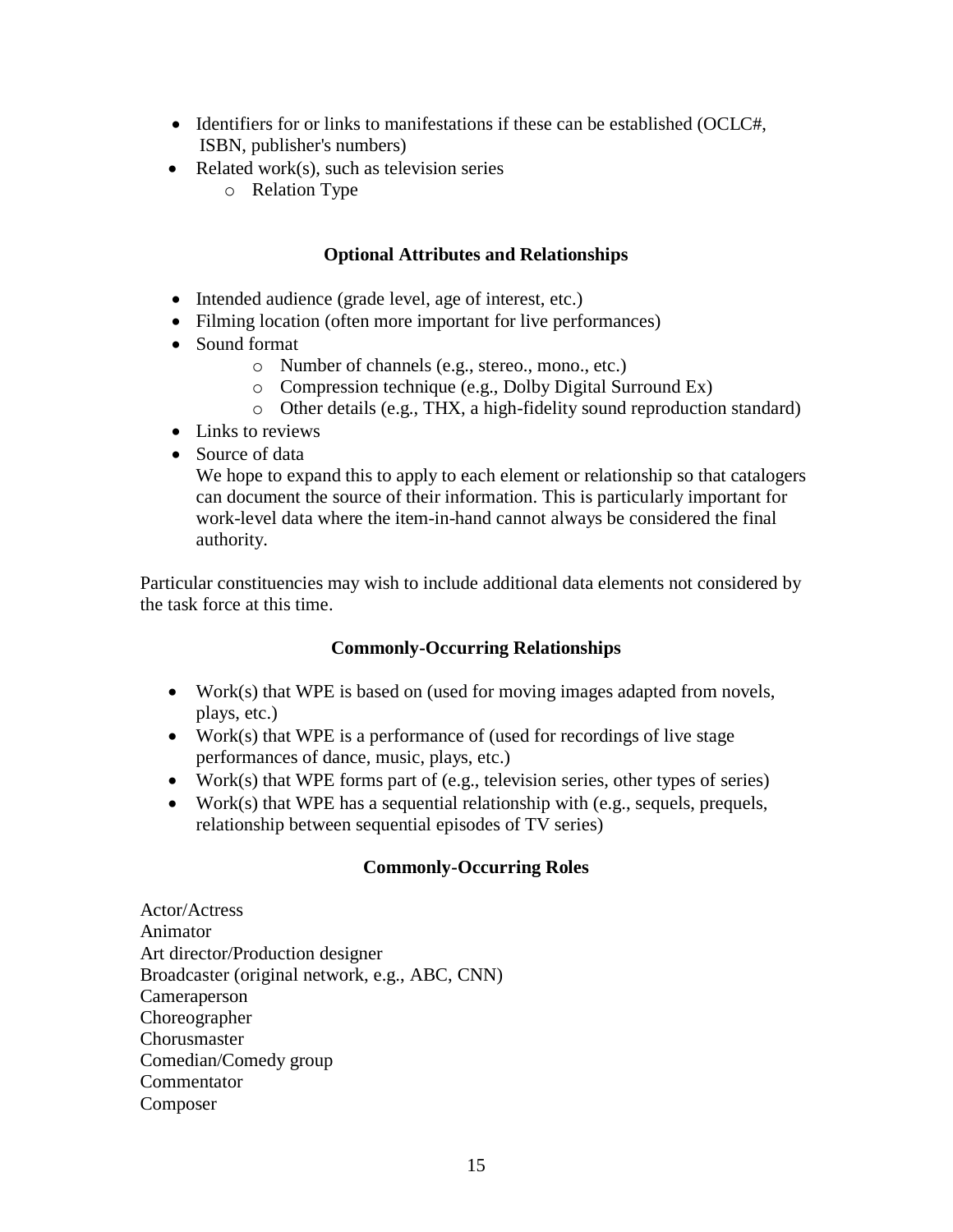**Conductor** Consultant/Advisor **Contributor** Corporate body sponsor or host of conference Costume designer Dancer (including individual dancers as well as dance companies) Director (for film, television, video, etc.; see also stage director) Director of photography/Cinematographer/Videographer Editor (of film or video) Executive producer Filmmaker Host/Presenter Institution responsible for work's production or that hosted an event (e.g., a University that produced a video or museum that hosted an event) Interviewee Interviewer Lecturer Librettist Lighting designer Lyricist **Moderator** Musical director Musician (e.g., vocalists, instrumentalists, performing groups, etc.) **Narrator** Panelist Performers/Performing groups (those not listed elsewhere or when it is not possible or desired to specify) Performing animal Person or body bringing the action Person or body prosecuted Producer Production company Project coordinator Puppeteer Puppetmaker Reporter Restorer Reviewer **Screenwriter** Set designer Sound editor Special effects designer Stage director Story originator ("Original story by...") Storyteller Teacher/Instructor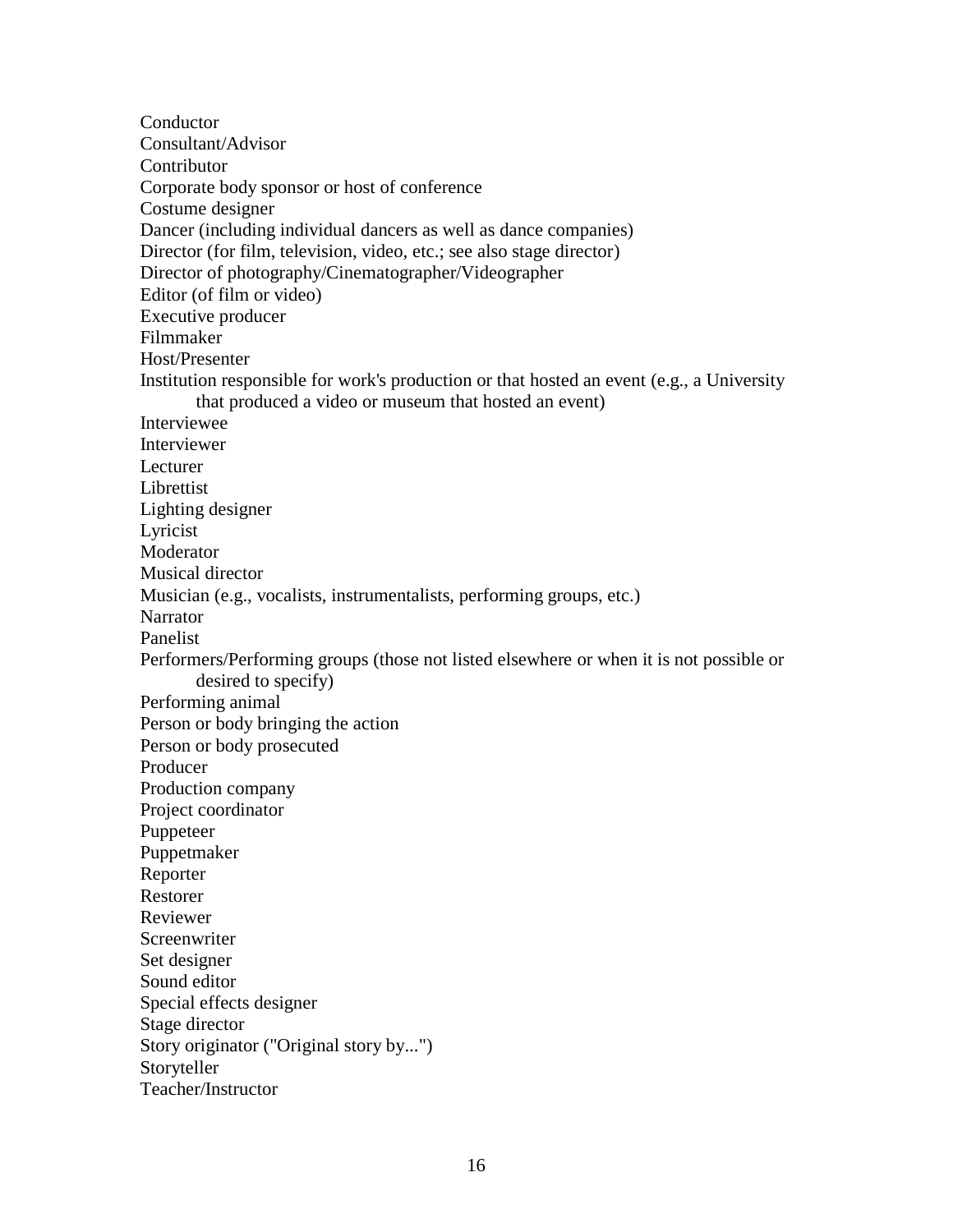Television station (where moving image work was originally broadcast) Videorecording engineer Voice actors/actresses for animated films

# **Selected Examples of Types of Moving Image Works and Relevant Core Roles and Relationships**

These are meant to be representative examples and are not definitive nor exhaustive. In most cases it is desirable to include additional roles, but we have tried to identify the core roles usually associated with various types of works. We recommend following the spirit of the PCC recommendation for added entries, which says to "[u]se judgment in assessing each item and assign a complement of added entries that covers the primary relationships associated with the manifestation of which the item is a part. The inclusion and importance of added entries are intended to reflect individual cataloger's judgment and/or local institutional policy." [\(http://www.loc.gov/catdir/pcc/bibco/core2002.html\)](http://www.loc.gov/catdir/pcc/bibco/core2002.html)

In some instances, not all roles listed in the examples are equally important or applicable for all works of a given type and judgment should be used. For example, the production company of an animated film may be very important if it is Disney or Pixar and less important or inapplicable for a low-budget or one-person production.

For materials such as unedited footage, amateur films, or non-commercial or archival materials it may be helpful to consult *AMIM* and archival practices.

- Documentary Director(s) or filmmaker(s)
- Fiction feature or short Director(s) Lead cast member(s) Creator(s) of work(s) on which the moving image is based (e.g., novels, plays, stage musicals) Link to work(s) on which the moving image is based
- Fiction TV series episode Executive producer(s) or series creator(s) Lead cast member(s) Link to TV series work(s) of which the episode is part
- Animation

Animator(s) Director(s) Lead voice actor(s) Production company or companies

• Educational/Industrial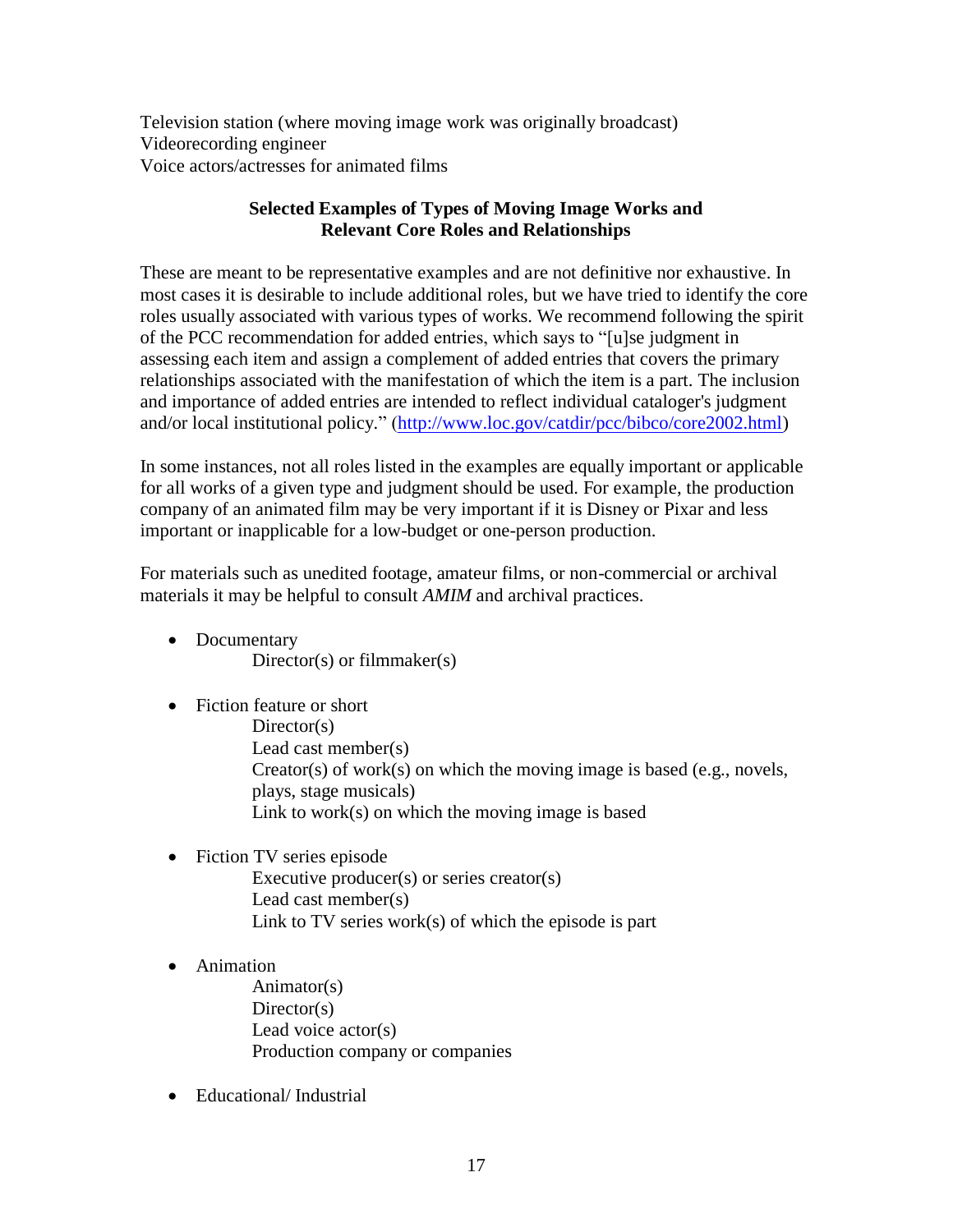Production company or companies Institutional/educational sponsor(s) of production Host(s)/Narrator(s) Director(s)

• Instructional Instructor(s)

# • Live performance

Generally, include such information as name(s) of primary performers and the primary creator(s) of works being performed, as well as links to the work(s) being performed.

o Dance

Choreographer(s) Primary dancer(s) and/or dance company or companies Link to choreographic work(s) Link to musical work(s) and composer(s) of musical work(s), when applicable

o Music

Composer(s) Primary performer(s) and/or performing group(s) Conductor(s) Link to musical work(s)

o Dramatic music (e.g., operas, musicals)

Primary performer(s) and/or performing group(s) Director(s) Composer(s)  $Librettist(s)$ Link to musical work(s)

o Drama

Director(s) Primary performer(s) and/or performing group(s) Author(s) of dramatic work(s) Link to textual dramatic work(s)

o Stand-up comedy

Comedian(s) and/or comedy group(s)

• News

Reporter(s) Producer(s) Broadcaster (network, e.g., ABC, CNN)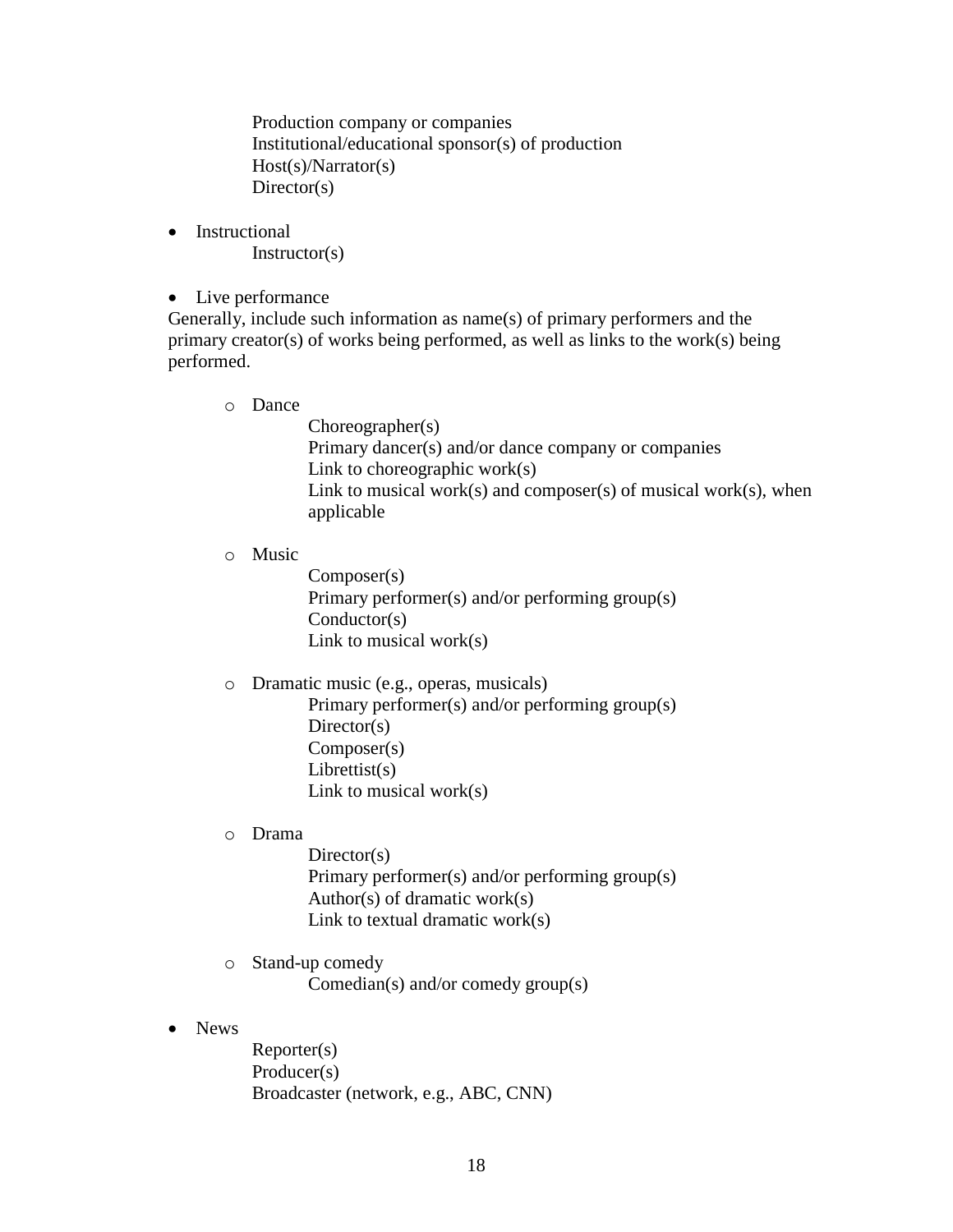- Interview Interviewee(s) Interviewer(s)
- Lecture/Presentation Lecturer(s)
- Travelogue  $Host(s)$  or narrator(s)  $Directory(s)$
- Panel discussion Moderator(s) Panel members

#### **References**

- IFLA Study Group on the Functional Requirements for Bibliographic Records. *Functional Requirements for Bibliographic Records: Final Report*. As amended and corrected through February 2008. The Hague, Netherlands: International Federation of Library Associations and Institutions, 2008. [http://www.ifla.org/VII/s13/frbr/frbr\\_2008.pdf](http://www.ifla.org/VII/s13/frbr/frbr_2008.pdf)
- IFLA Working Group on Functional Requirements and Numbering of Authority Records (FRANAR). *Functional Requirements for Authority Data: A Conceptual Model*. Draft 2007-04-01. The Hague, Netherlands: International Federation of Library Associations and Institutions, 2007. [http://www.ifla.org/VII/d4/FRANAR-](http://www.ifla.org/VII/d4/FRANAR-ConceptualModel-2ndReview.pdf)[ConceptualModel-2ndReview.pdf](http://www.ifla.org/VII/d4/FRANAR-ConceptualModel-2ndReview.pdf)

International Working Group on FRBR and CIDOC CRM Harmonisation. FRBR object-oriented definition and mapping to FRBRER. Version 0.9 draft. 2008. [http://cidoc.ics.forth.gr/docs/frbr\\_oo/frbr\\_docs/FRBR\\_oo\\_V0.9.pdf](http://cidoc.ics.forth.gr/docs/frbr_oo/frbr_docs/FRBR_oo_V0.9.pdf)

- Le Boeuf, Patrick. "Responses to the comments on FRBRoo [from the FRBR/CIDOC CRM Harmonization Group]." E-mail to Kelley McGrath. 1 Aug., 2008.
- Miller, David and Patrick Le Boeuf. "'Such Stuff as Dreams are Made on': How does FRBR Fit Performing Arts?" Cataloging and Classification Quarterly 39.3/4 (2005): 151-78.
- Riley, Jenn, Caitlin Hunter, Chris Colvard, and Alex Berry. "Definition of a FRBR-based Metadata Model for the Indiana University Variations3 Project." Bloomington, IN: Indiana University, 2007. <http://www.dlib.indiana.edu/projects/variations3/docs/v3FRBRreport.pdf>